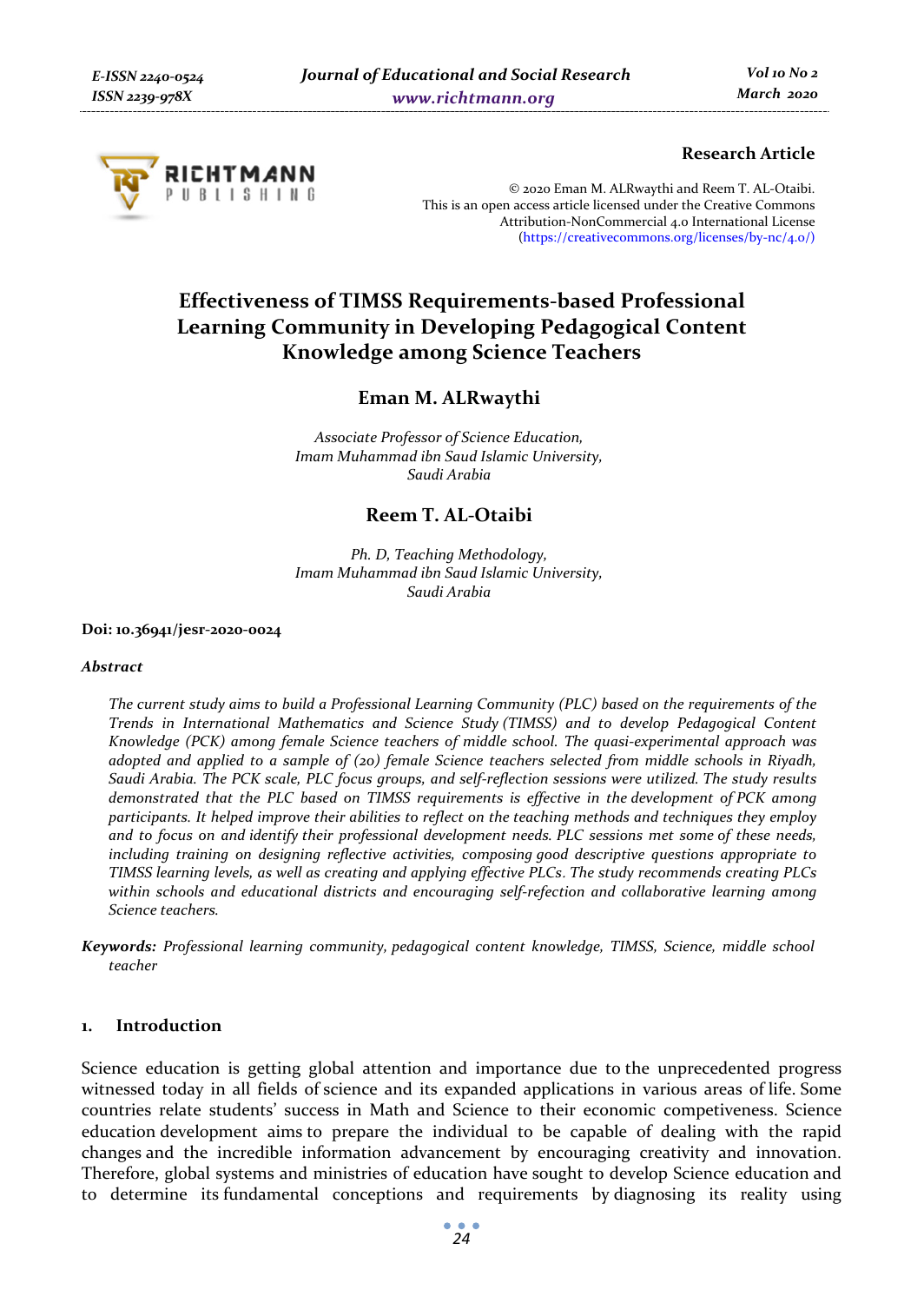| E-ISSN 2240-0524    | Journal of Educational and Social Research | Vol 10 No 2 |
|---------------------|--------------------------------------------|-------------|
| $ISSN$ 2239-97 $8X$ | www.richtmann.org                          | March 2020  |

standardized tools and international experiences. International assessments are credible scientific tools designed to evaluate the reality of education. As witnessed in the politics of educational development in international organizations, these assessments form the trends of education and evaluation. The results of TIMSS, for instance, are among the significant inputs of the development and update of the curricula of Science and Mathematics, as well as the preparation of professional development programs for teachers (Ministry of Education, 2019).

TIMSS or Trends in International Math and Science Study is one of the well-known international studies in the fields of Mathematics and Science. It is intended to compare student achievements in Math and Science in different educational systems with varied cultural, economic, and social contexts. It thus aims to identify the level of student achievement in these systems, and to evaluate the impact of the relevant factors affecting student achievement in a specific time (Al-Hussan, 2015).

The teacher plays an integral role in student learning and understanding of the concepts and knowledge contained in the textbooks. Accordingly, s/he carries the responsibility of understanding the scientific content and presenting it in a way that suits students' learning, which is known as Pedagogical Content Knowledge (PCK). It is "a central feature of the knowledge base of teaching" and it requires a "depth of understanding of the structures of the subject matter knowledge" (Shulman, 1987, p. 9). It also lays an emphasis on the teacher's attitude towards the subject matter and the methods of presenting and transforming it into understandable lessons. According to Shulman (1987, p. 11), PCK has a significant importance because it represents the maxims of "content-specific" knowledge and "general teaching principles" that "guide the practices of able teachers", including the practices of conceptual organization, inquiry, and adaptation. Thus, PCK is a complementary process that can be developed by everyday classroom practices (Thompson et al., 2019). The improvement of teachers' PCK depends on experience, lesson planning, and classroom teaching practices. The main sources of teacher knowledge base include general content-specific knowledge, attitudes, pedagogical knowledge, educational objectives and context, as well as learning resources (Hashweh, 2005). Teachers take the decisions of lesson planning and implementation based on the PCK they got, and thus these decisions indicate their level of PCK development (Drechsler & Driel, 2008).

Educational studies, such as Hashweh (2005) and Ghoneim, Abd, and Ayyash (2016) concluded that teacher PCK positively affects student academic achievement and motivation towards learning. Kapyla, Heikkinen, and Asunta (2009) demonstrated that scientific content-specific knowledge are the challenges faced by teachers in identifying the concepts difficult for students and determining the main elements of the lesson. Hussein (2014) showed that there is a low level of PCK application among Science teachers even those who are academically and pedagogically qualified.

The study of PCK helps identify the varied teaching methods employed by teachers, strengths and weaknesses of these methods, as well as PCK development techniques. Scholars and educators have explored the elements of PCK among Science teachers. Melo-Niño, Cañada, and Mellado (2017) sought to identify PCK among student teachers during their practicum in Colombian universities. They concluded that PCK was represented in the participants' interpretation of the subjects of Physics courses in their schools, the horizontal correlation between the topics of Physics and Mathematics, the strategies that they believe in their effective in teaching Physics and the time available to teach those subjects. The teacher's deep PCK is a basic characteristic of the successful educational process, i.e. the quality of education varies according to the development of contentspecific knowledge among teachers (Ghoneim, Abd, & Ayyash, 2016). PCK development depends on two elements. The first is teacher professional development through the training courses attended and the second element is the teacher's attitude towards the subject matter. Accordingly, the teacher evaluates various teaching methods in order to select a set of techniques that help achieve the aspired learning outcomes (Ozden, 2008).

The middle school demands on teachers who possess both knowledge of varied content topics and teaching strategies appropriate for these topics. Scholars and educators have shown interest in studying teachers' knowledge, attitudes, and PCK because they represent a key element of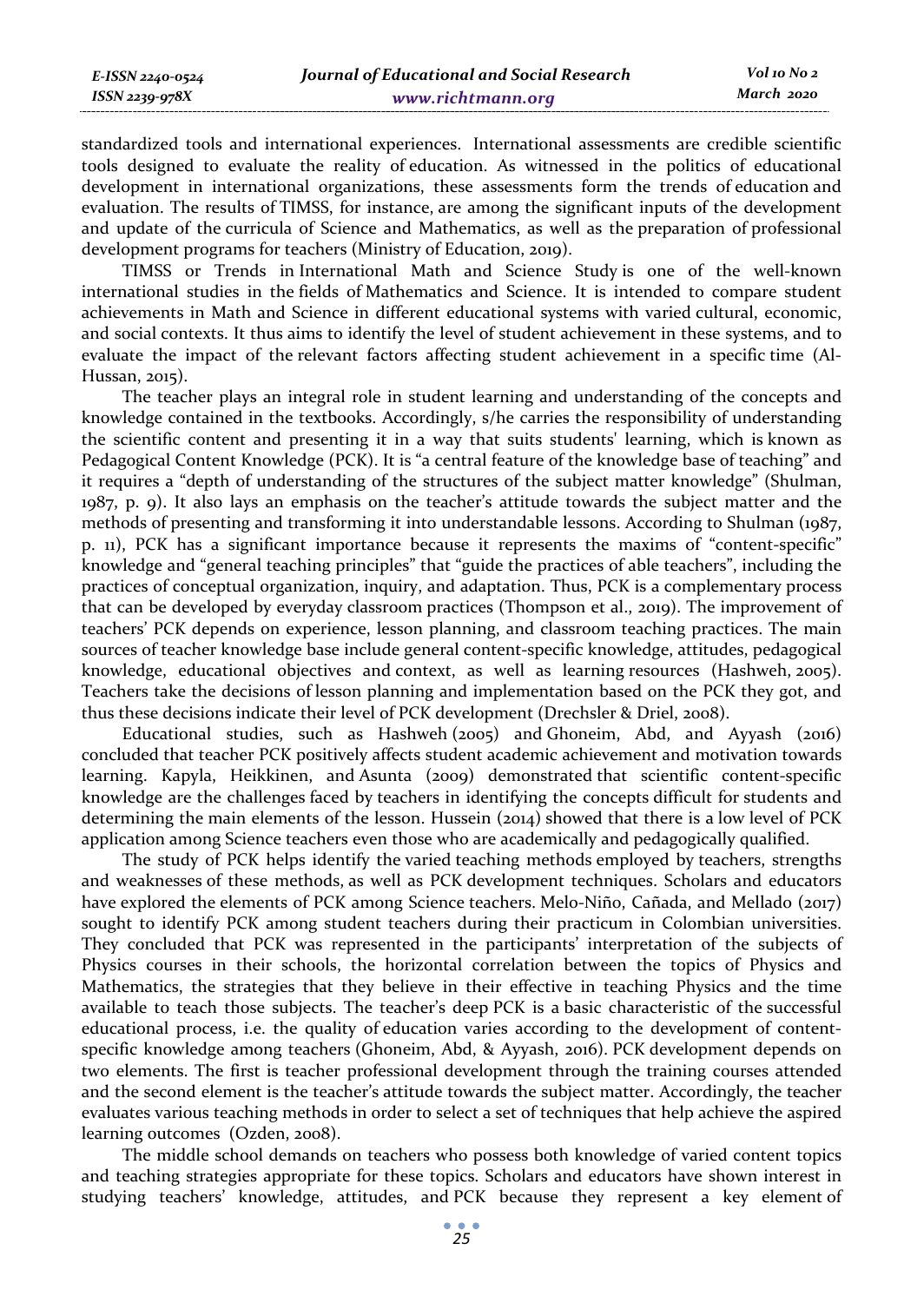interpreting and evaluating their classroom behaviors and their impacts on students' learning (De Jong, Van Driel, & Verloop, 2005). It also helps prepare effective programs for pre- and in-service teacher education and development.

PLC is a modern technique of professional development emerged in the last decade of the twentieth century (Leclerc, Moreau, Dumouchel, & Salla, 2012). According to Blitz (2013, p. 3), PLCs are "teams of educators who get together regularly to exchange ideas" that have emerged to "meet school districts' growing interest in promoting professional development that engages teachers and administrators". Members from the same area of interest participate in these communities and engage in activities, discussions, information exchange, and cooperative activities (Wenger, McDermott, & Snyder, 2002). PLCs assume that peer collaboration improves teaching practices and raises the level of academic achievement among students (Riveros, Newton, & Burgess, 2012). They are based on the social theory of learning, i.e. teachers share knowledge and build their profession through situated learning within communities of professional practice. It thus creates a vital link between learning and practice. As highlighted by Blitz (2013), teachers who are selfmotivated to participate and learn in PLCs can always acquire new knowledge and apply it within their classrooms.

DuFour (2004) identified a set of PLC principles, including focus on student learning, building a culture of cooperation and interaction among teachers, student achievement improve, shared values, and reflective dialogue. Reflective activities done by teachers include action research, study groups, observation, teaching, and creating an environment supportive for professional development (Owen, 2014; Pratt, 2014).

Many conferences and seminars called for benefiting from PLCs in developing PCK among teachers. The conference of *Future Teacher: Preparation and Development*, held at King Saud University in the period from 6-7 October 2015, recommended improving teacher education and professional development by initiatives and purposeful tracks. Further, the conference of *Teacher Education and Training in the Modern Age*, held at Umm Al-Qura University in the period from 2-4 February 2016, highlighted the significance of boosting teacher knowledge, teaching competency, and attitudes. It also emphasized the role played by PLCs in increasing teacher awareness of the future challenges of education. The nineteenth educational supervision forum recommended activating PLCs in schools and educational districts.

Through the researchers' experience in the educational filed, it is evident for them that Science teachers face a difficulty in understanding the dimensions of the general framework of the TIMSS. They also have inadequate knowledge about the main skills that students should acquire based on the requirements of the TIMSS. After interviewing a number of supervisors of Science teachers of middle school, the researchers concluded that teachers do not have enough knowledge about the TIMSS requirements and they do not realize the importance of their continuous professional development. Therefore, the current study aims to evaluate the effectiveness of a PLC based on TIMSS requirements in developing PCK among Science teachers of middle school. It seeks to answer the question of 'what is the effectiveness of a PLC based on TIMSS requirements in the development of PCK among Science teachers of middle school?

#### *1.1 Hypothesis*

There are statistically significant differences at the significance level (0.01) between the mean scores of the experimental group of Science teachers of middle school in the pre and post PCK test, in favor of the post-test mean scores.

#### *1.2 Objectives*

The current study seeks to build a PLC to develop PCK in the light of the requirements of the TIMSS among female Science teachers of middle school.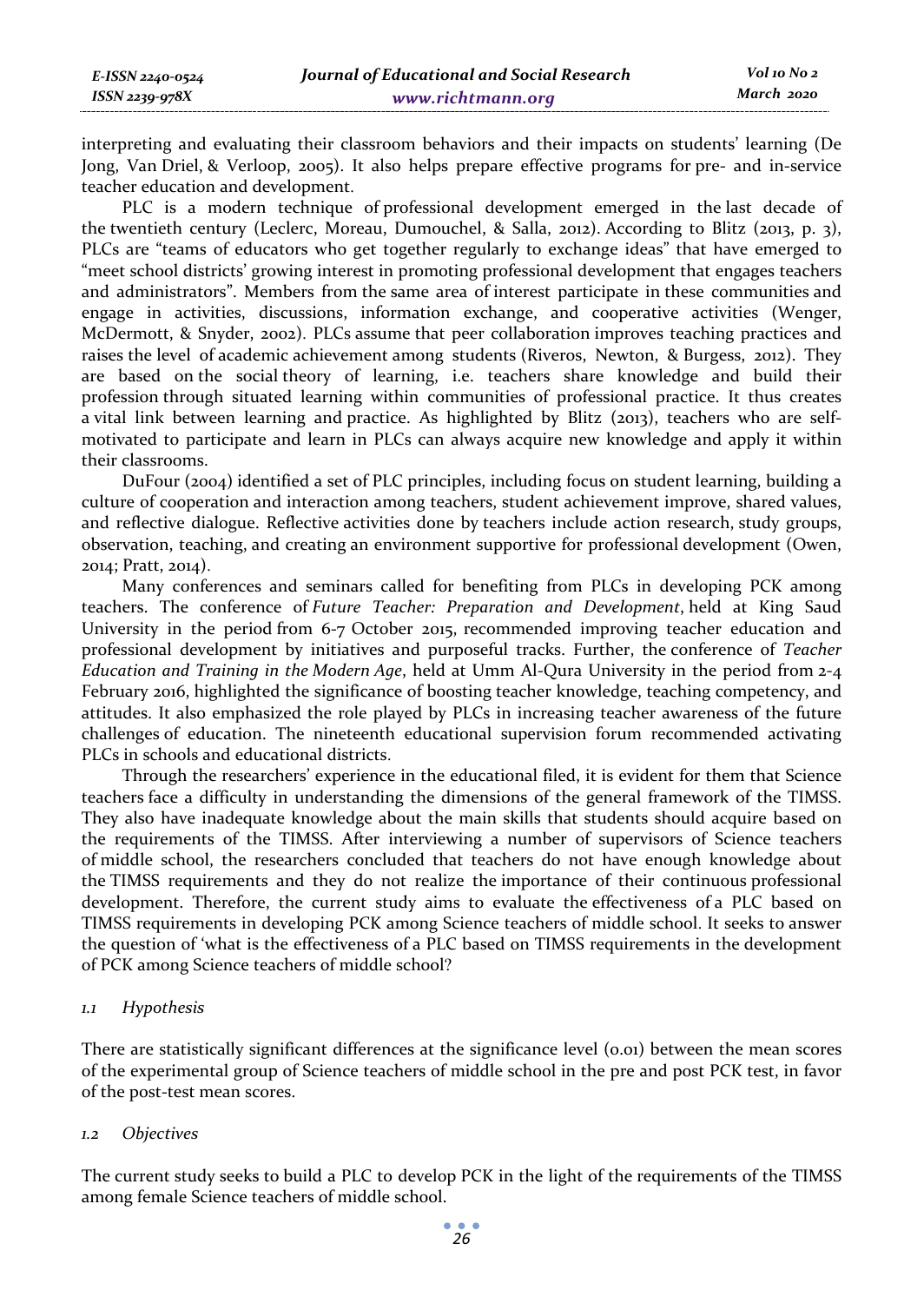## *1.3 Significance*

The current study is significantly relevant to the accomplishment of the indicator of the development of curricula and methods of teaching and evaluation adopted by the Saudi Ministry of Education. It also represents an implication for one of the strategic goals of the Saudi Vision 2030, positive attitudes enhancement and citizen empowerment to build the nation and provide citizens with the knowledge and skills that meet the labor market requirements. The development of PCK increases the performance of effective professional practices among teachers. It also helps meet the aspired learning outcomes, since content-specific knowledge is an essential field of activity of the Saudi professional standards for teachers. Science teachers and supervisors are called for employing PLCs to improve PCK and the effectiveness of Science teaching and learning among teachers. Developers of Science curricula for the middle school can benefit from this study by identifying the dimensions and requirements of the TIMSS and the necessary PCK. In addition, the current study represents a practical guide for building PCL based on TIMSS requirements. It helps the developers of Science teachers' professional development programs in introducing programs to develop PCK in various Science topics.

## *1.4 Limitations*

*Subjective limits*: this study is limited to PLC in the light of TIMSS, including seminars, action research and peer training. It also covers PCK and its five aspects, i.e. scientific content knowledge, curriculum knowledge, educational purposes knowledge, teaching practices knowledge, and educational context knowledge (Hashweh, 2005).

*Spatial limits*: Public and private middle schools for girls in Riyadh, Saudi Arabia.

*Temporal limits*: The study was applied in the academic year 2018/2019.

#### *1.5 Terms*

*Effectiveness*: Shehata and Najjar (2003) defines effectiveness as the impact extent that can be caused by the experimental intervention as an independent variable on one of the dependent variables.

The researchers procedurally define it as the impact extent caused by TIMSS requirementsbased PLC, as an independent variable, on the development of PCK among female Science teachers of middle school using a PCK test and an observation card.

*Professional learning communities (PLCs)*: a group of teachers involved in reflective dialogue on of their teaching practices and collaborative learning to promote their efficiency and professional development (Toole & Louis, 2003).

The researchers procedurally defines PLCs as a group of Science teachers of middle school get together to critically discuss their teaching practices in a reflective, cooperative and comprehensive manner. They interact with each other and with the surroundings to develop their PCK in the light of the dimensions of the TIMSS.

*Trends in International Math and Science Study (TIMSS)*: a series of international assessments of student achievement in Math and Science in countries around the world. It aims at identifying the similarities and differences of the educational systems of these countries in order to improve the process of teaching and learning. It is implemented under supervision of the International Association for the Evaluation of Educational Achievement (IEA).

*Pedagogical Content Knowledge (PCK):* teachers' knowledge of the structure of TIMSS in terms of its main dimensions, i.e. content, cognitive processes, and scientific reflection to facilitate students' learning and comprehension of the content by using illustrations, clarifications, dialogue, examples, and presentations. The researchers prepared a PCK scale and a classroom observation card to measure PCK among Science teachers.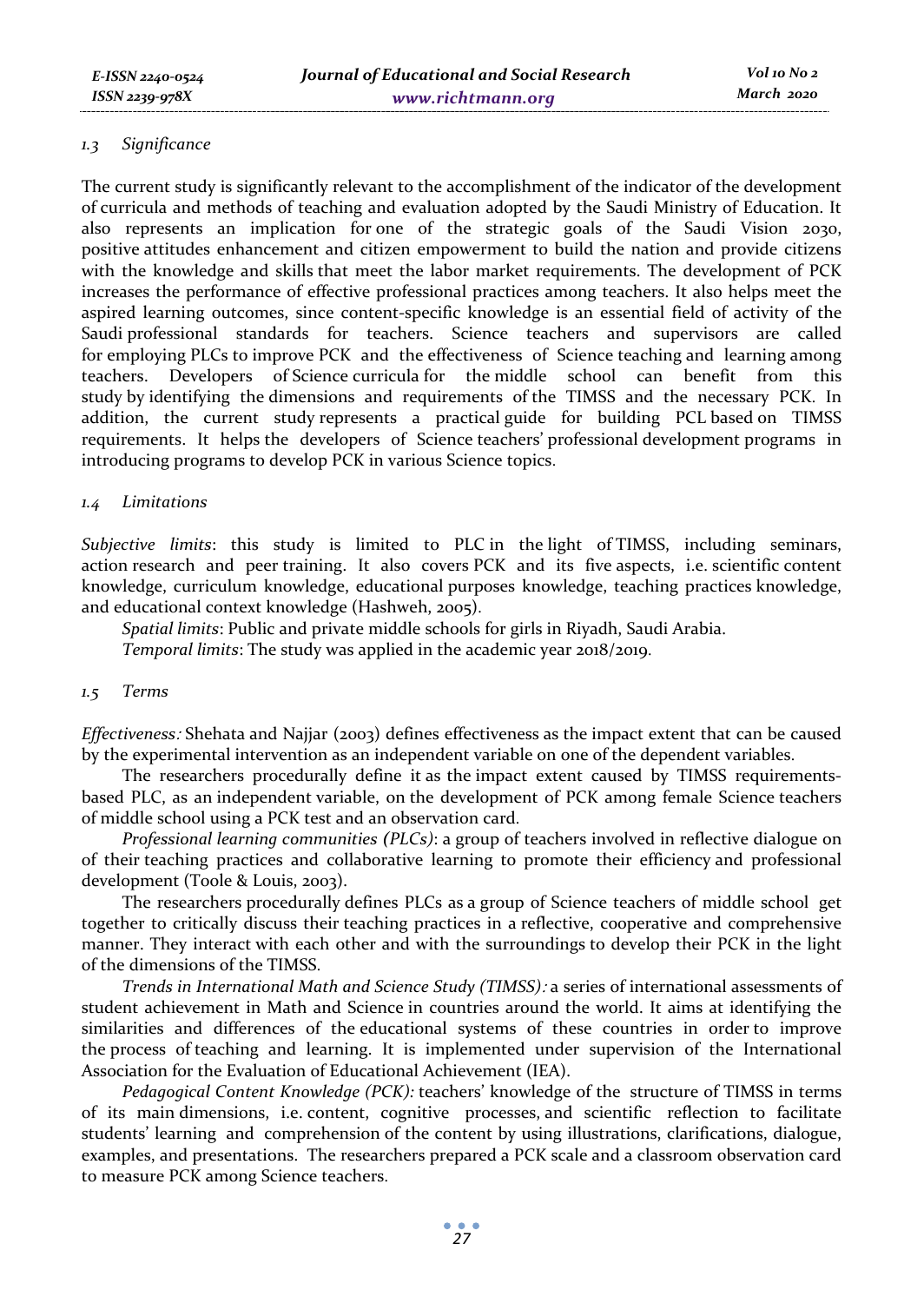#### **2. Conceptual Framework**

#### *2.1 Professional Learning Communities (PLCs)*

Educational literature has demonstrated that PLCs are an effective technique of teacher professional development. The school is perceived as a high-quality learning institution for all of its employees. Besides, PLCs seek to face the challenges that hinder the effectiveness of the school. Sergiovanni (1994) defines learning community as a group of individuals who interact personally or electronically and associate with each other to answer questions or solve problems or address common issues. The community members define a set of specific standards and procedures to ensure interaction, collaboration, and mutual trust as well as determination to hard work and focus on results.

DuFour, DuFour, Eacker, Many, & Mattos (2016, p. 12) agree that the fundamental structure of PLC is "the collaborative teams of educators whose members work *interdependently* to achieve *common goals* for which members are *mutually accountable*. These common goals are directly linked to the purpose of learning for all".

The aim of PLC is to create a continuous schooling environment that supports and encourages learning among educators based on mutual trust and collaborative work (DuFour et al., 2016). It is an effective tool of professional development since it aims to develop a teamwork environment characterized by open communication and participation in decision-making and mutual understanding among educators (Provini, 2012).

PLCs lead to the development of social, academic, professional experiences and functioning among teachers and reaching high academic achievement ratios among students. That was asserted by Pratt (2014) who aimed to identify teachers' perspectives of PLCs regarding sharing best teaching practices, collective inquiry, and learning cooperation and interaction. It concluded that PLCs result in developing best teaching practices among teachers. It recommended the necessity of activating PLC and cooperative learning to disseminate successful teaching practices among teachers, especially in schools and districts in rural areas.

Stoll, Bolam, Mcmahon, Wallace, and Thomas (2006) counted the derives of building PLC within schools, including unfolding work experiences and effective practices through sharing experiences and ideas and thus affording opportunities for effective and rapid professional growth. Furthermore, PLC depends on ongoing research and reflection, which allow generating innovative ideas, providing immediate feedback, and affording supportive environment for all. Another significant benefit of PLC is the focus on leadership skills among educators by boosting role exchange, responsibility sharing and authority delegation, making a space for generating suggestions and solutions for problems. As reported by Fulton and Britton (2011), a school becomes effective by including teachers who have the leadership and support to create a learning culture that leads to higher academic achievements and abilities among learners. PLC creates a positive environment in schools not only for educators, but also for parents, students, and the local community (Stoll et al., 2006). It enhances professional growth, initiative, and innovation (Fulton & Britton, 2011). According to DuFour, DuFour, & Eaker (2008), the structure of high functioning PLC is characterized by a constant focus on student learning, collaborative culture and collective effort to support student learning, and focus on results to improve practices and ensure continuous development. Critical reflection within PLC enables a deep conceptual and practical changes as it involves an ongoing sharing of new ideas, reevaluation of the existing practices, giving-up long holding beliefs, and learning of new techniques (Feldman & Fataar , 2014). PLC schools have to provide teachers with the necessary time for collective reflection and focused activities that lead to positive results (Lalor & Abawi, 2014).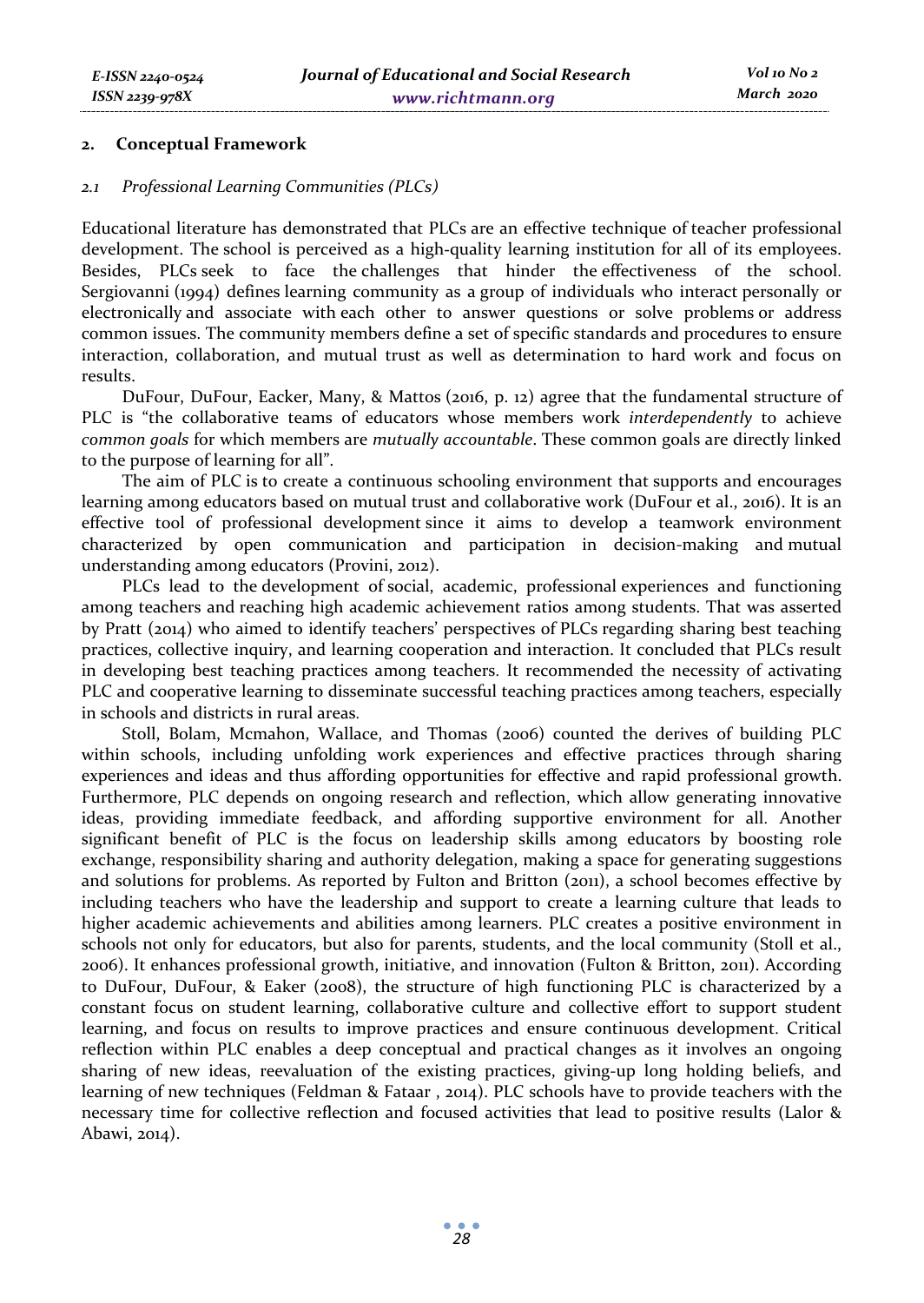#### *2.2 Pedagogical Content Knowledge (PCK)*

According to Shulman (1987), PCK is fundamental for educators and it involves knowledge of the content area and knowledge of the methods of presenting and facilitating it. PCK has a significant importance because it represents the maxims of "content-specific" knowledge and "general teaching principles" that "guide the practices of able teachers", including the practices of conceptual organization, inquiry, and adaptation (Shulman, 1987, p. 11). Shulman (1986) defines PCK as the teacher's use of the most useful forms of representation of ideas, illustrations, examples, explanations, and demonstrations to make the subject comprehensible to learners. It involves understanding of what makes a given lesson or topic difficult for students by identifying their perceptions and previous experiences about that topic.

Hashweh (2005) defines PCK as a set of knowledge or units composed of specific and personal Teacher Pedagogical Constructions (TPC) developed through the teacher's re-learning of particular subjects.

Shulman (1987, p. 8) discusses seven types of PCK, comprising "content knowledge, general pedagogical knowledge, curriculum knowledge, pedagogical content knowledge, knowledge of learners and their characteristics, and knowledge of the educational context, purposes, and objectives".

Ball and Hill (2008) illustrates the knowledge embedded in PCK, as follows:

- Content knowledge or subject matter knowledge: it refers to teacher understanding of the structure of the educational material, including the basic concepts and generalizations of the subject area, and connections between these concepts and generalizations.
- General pedagogical knowledge: it represents the basic principles that underpin the process of teaching implementation, such as classroom management, teaching skills, learning time, waiting time, and the principles of individual and group interaction within the classroom.
- Curriculum knowledge: it indicates teacher knowledge of the curriculum and its basic elements, underpin theories, methods of evaluation, arrangement of experiences and activities, in addition to lesson planning, examination preparation, and teaching materials and aids employment.
- Pedagogical content knowledge: It includes the content-specific knowledge that enables the teacher to teach in real classroom situations. Accordingly, it is an amalgam of content and pedagogy besides an understanding of content organization and learning difficulties.
- Knowledge of learners and their characteristics: It means identifying learners' interests, educational needs, individual differences, previous experiences and concepts, alternative concepts, and misapplication of knowledge.
- Knowledge of educational context: It is related to classroom management, school knowledge, and respect for cultural and social diversities among students.
- Knowledge of educational purposes and values: it includes knowledge of the philosophical and historical grounds of education as well as the professional ethics of teaching.

The current study is limited to only five elements of PCK; namely, content knowledge, curriculum knowledge, educational purposes knowledge, teaching practices knowledge, and educational context knowledge.

## *2.3 Trends in International Mathematics and Science Studies (TIMSS)*

International assessments of education, including the TIMSS, have emerged in the nineties of the twentieth century. TIMSS is a global assessment of Math and Science education, held regularly every four years. It aims to identify the effectiveness of the utilized curriculum, teaching and evaluation methods, and leaning resources to improve Math and Science teaching and learning. IEA monitors the process of its preparation and application in the participating countries (Al-Hussan,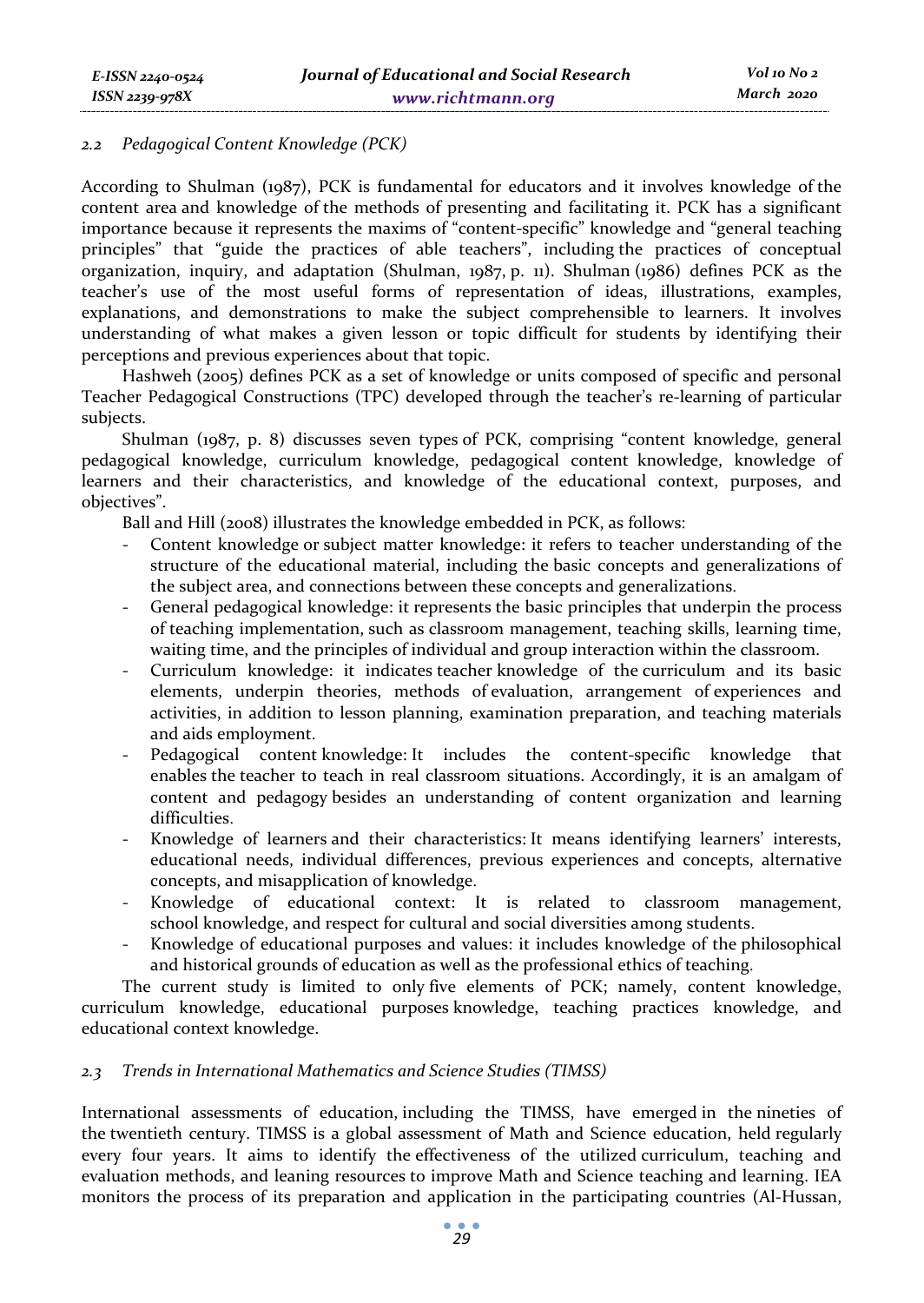| E-ISSN 2240-0524 | Journal of Educational and Social Research | Vol 10 No 2 |
|------------------|--------------------------------------------|-------------|
| ISSN 2239-978X   | www.richtmann.org                          | March 2020  |

2015). It measures the differences among the educational systems in a number of countries around the world. This comparison aims to the development of the teaching and learning processes and the improvement of the involved educational materials. Math and Science tests are conducted simultaneously among fourth and eighth grades in the participating countries (Al-Fahidi, 2014). The First International Mathematics Study (FIMS) was held in 1964, while the assessment of student performance in Science, among six other subjects, begun in 1970 and 1971 (Al-Gharib, Al-Sadiq, & Shaier 2012). However, the first TIMSS was conducted back in 1995.

According to Mullis and Martin (2013), and Abdul Salam, Qurany, and Abu El-Ezz (2007), TIMSS is of great importance since it affords valuable data to the participating countries which enables them to evaluate and follow up on Mathematics and Science education. In addition, it enables following-up the relative effects of teaching and learning in the fourth grade and benchmarking them in the eighth grade. It thus helps identify the best teaching and learning practices and educational policies that lead to the highest student achievement by benchmarking student results in many countries around the world.

#### *2.4 TIMSS requirements*

According to Mullis and Martin (2017), and Al-Hussan (2015), TIMSS 2019 framework for Science assessment includes two dimensions:

Content dimension: It specifies the main content areas of Science to be assessed at the fourth and eighth grades. These areas are represented in the tests according to specific relative weights. The eighth grade is evaluated in the context of four main areas with specific percentages, and these areas are as follows: Biology and its ratio  $(35\%)$ , chemistry with a percentage  $(20\%)$ , physics with a percentage ( $25\%$ ), Earth Sciences and with a percentage ( $20\%$ ).

Cognitive dimension: it describes the thinking processes students are expected to engage in when encountering the Science and Math items developed for TIMSS 2019, according to specific relative weights. The cognitive dimension has three levels of thinking that include knowing, applying, and reasoning.

#### *2.5 Science practices*

The framework for TIMSS 2019 describes five practices of Science investigation, including "asking questions based on observations, generating evidence, working with data, answering the research question, and making an argument from evidence" (Mullis & Martin, 2017, p. 54). The current study focuses on the development of PCK based on TIMSS requirements among Science teachers of middle school. The framework for TIMSS 2019 (Mullis & Martin, 2017) was utilized to set activities and problems introduced for teachers participating in a PLC. The researchers have benefited from a number of relevant previous studies, such as Sulaihem (2018) and models of TIMSS tests in the years (2003-2015) when Saudi Arabia participated. We also benefited from teacher questionnaires, educational context scale, school scale, and family questionnaire available on the website of the IEA to list the teaching knowledge required for Science teachers in the light of TIMSS requirements.

#### **3. Method & Methodology**

To achieve the objectives of the current study, the quasi-experimental approach and the design of one group pre- and post-test were employed. The study instrument, PCK scale, was applied before and after the sample's participation in a PLC based on TIMSS requirements. The PCK scale was applied to measure the impact of the independent variable, TIMSS requirements-based PLC, on the dependent variable, Science teacher PCK.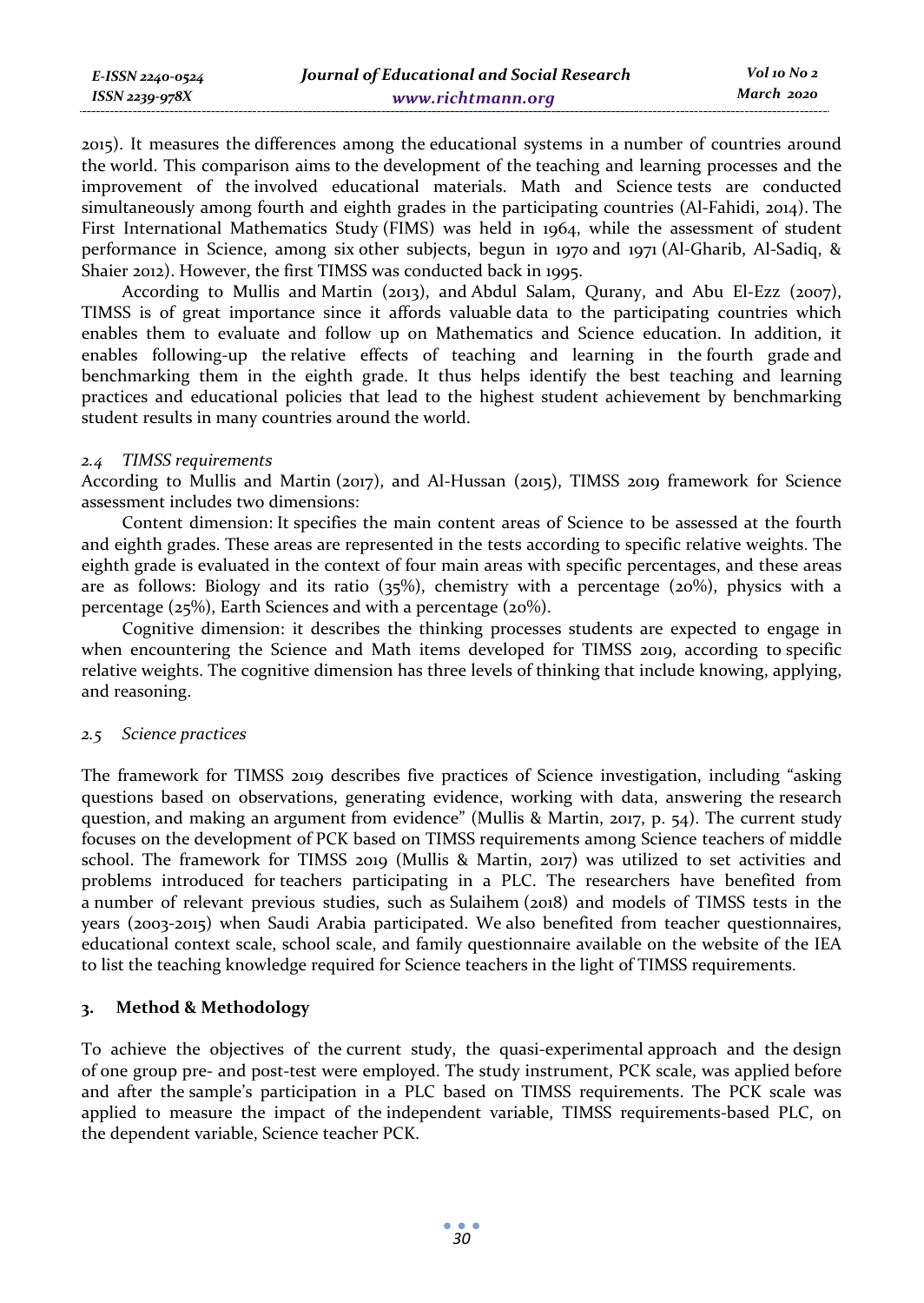## *3.1 Sampling*

The study population comprised female Science teachers of public and private middle schools in Riyadh, Saudi Arabia, who are on work during the second semester of the academic year 2018/2019. Cluster random sampling was employed and the study sample consisted of (20) Science teachers from six middle schools in Riyadh.

## *3.2 Instrument*

To study the effectiveness of a PLC based on the TIMSS requirements in the development of PCK among Science teachers of the middle school, the researchers prepared a TIMSS requirements-based PLC. We also utilized the content of heat transfer and electrical circuits to prepare a PCK test. For data collection, focus sessions and self-reflection sessions were applied.

## *3.3 Heat transfer and electrical circuits PCK scale*

The scale aimed at measuring PCK of heat transfer and electrical circuits among Science teachers of middle school based on the model developed by Hashweh (2005). The researchers also reviewed the relevant literature, including Miqdadi and Al-Omari (2014), Awad and El-Ramhy (2014), Hashweh (2013), and Al-Ramahi (2011). The initial form of the scale consisted of two parts. The first part measures scientific content knowledge and consists of seven multiple-choice questions and nineteen essay questions about the two topics of heat transfer and electrical circuits. The questions are formulated according to TIMSS cognitive dimension, i.e. knowing, applying, and reasoning. The correct answer for each question scores one, and the wrong answer scores zero.

The second part consists of nineteen multiple-choice and essay questions with scores ranged from (1 to 4). It measures four domains: purposes knowledge, curriculum knowledge, teaching practices knowledge, and educational context knowledge. Rubrics with a set of levels were prepared to assess participants' responses to this part of the scale.

## *3.4 Scale validity*

## *3.4.1 Face validity:*

The initial form of the scale was submitted to a panel of (15) experts (professors, associate professors, and assistant professors of Science curricula and methods of teaching) to evaluate the wording of the questions and its appropriateness to measure the PCK of heat transfer and electrical circuits. The experts' views were considered and specific items were modified.

Construct validity: the scale was applied to a pilot sample of (32) female Science teachers of middle school. To verify the validity of the scale questions, Pearson correlation coefficient between the question score and its domain total score was calculated. The calculated correlation coefficients were statistically significant at the level of  $(0.01)$  or  $(0.05)$ , indicating the validity of all the scale questions.

> Domain **Correlation** Correlation coefficient<sup>(1)</sup> Scientific content knowledge Q1 0.35\*  $Q_4$  0.53<sup>\*\*</sup>  $Q_5$  0.49<sup>\*\*</sup>  $0.42^*$  $Q_7$  0.46\*\*

**Table 1:** Correlation coefficients for the questions of the PCK scale (N= 32)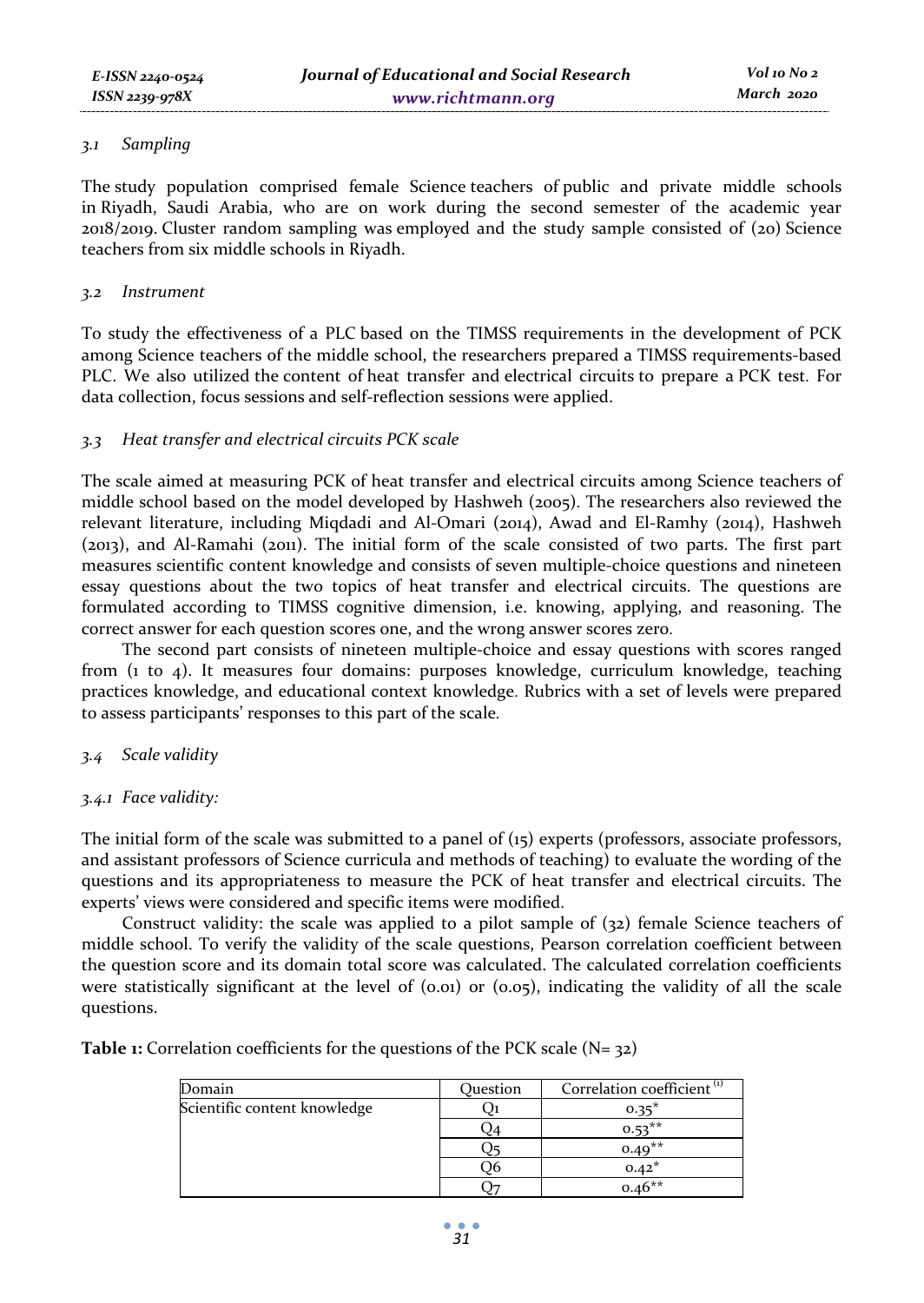| Domain                        | Question              | Correlation coefficient <sup>(1)</sup> |
|-------------------------------|-----------------------|----------------------------------------|
|                               | Q8a                   | $0.58**$                               |
|                               | Q8b                   | $0.64***$                              |
|                               | Q8 c                  | $0.42*$                                |
|                               | Q8d                   | $0.66**$                               |
|                               | Q <sub>9</sub>        | $0.61***$                              |
|                               | Q10b                  | $0.52***$                              |
|                               | $Q_{11}$              | $0.56**$                               |
|                               | Q <sub>12</sub> a     | $0.44*$                                |
|                               | $Q$ <sub>12</sub> $b$ | $0.64***$                              |
|                               | Q <sub>13</sub>       | $0.55***$                              |
|                               | Q14a                  | $0.54***$                              |
|                               | Q14b                  | $0.44*$                                |
|                               | Q <sub>15</sub> a     | $0.71***$                              |
|                               | Q15b                  | $0.58**$                               |
|                               | Q <sub>16</sub>       | $0.69**$                               |
|                               | Q <sub>17a</sub>      | $0.64***$                              |
|                               | Q17b                  | $0.62**$                               |
|                               | $Q_{17}c$             | $0.39*$                                |
| Purposes knowledge            | Q1                    | $0.46**$                               |
|                               | Q2                    | $0.48**$                               |
|                               | Q3                    | $0.74***$                              |
|                               | Q <sub>4</sub>        | $0.78**$                               |
|                               | Q5                    | $0.57***$                              |
| Curriculum knowledge          | Q9                    | $0.39*$                                |
|                               | Q11                   | $0.43*$                                |
|                               | $Q_{12}$              | $0.72***$                              |
|                               | $Q_{13}$              | $0.68**$                               |
| Teaching practices knowledge  | Q6                    | $0.35*$                                |
|                               | Q <sub>7</sub>        | $0.56***$                              |
|                               | Q8                    | $0.63***$                              |
|                               | $Q_{14}$              | $0.57***$                              |
|                               | $Q_{15}$              | $0.66**$                               |
|                               | Q16                   | $0.67**$                               |
| Educational context knowledge | $Q_{17}$              | $0.51***$                              |
|                               | Q <sub>1</sub> 8      | $0.81**$                               |
|                               | Q19                   | $0.83**$                               |

 $(1)$  Correlation coefficient between the question and its domain after omitting the question score from the domain total score.

\* significant at the level of (0.05).

\*\* significant at the level of (0.01).

## *3.4.2 Construct validity*

The validity of the scale domains was verified by calculating the coefficient of correlation between each domain score and the scale total score. The obtained correlation coefficients were statistically significant at the significance level of  $(0.01)$  and ranged between  $(0.63-0.93)$ , indicating the validity of the domains to measure the PCK of heat transfer and electrical circuits among participants.

## *3.5 Scale reliability*

To verify the PCK scale reliability, it was applied to a pilot sample of (32) female Science teachers of middle school. Cronbach's alpha coefficient for each domain and Pearson correlation coefficient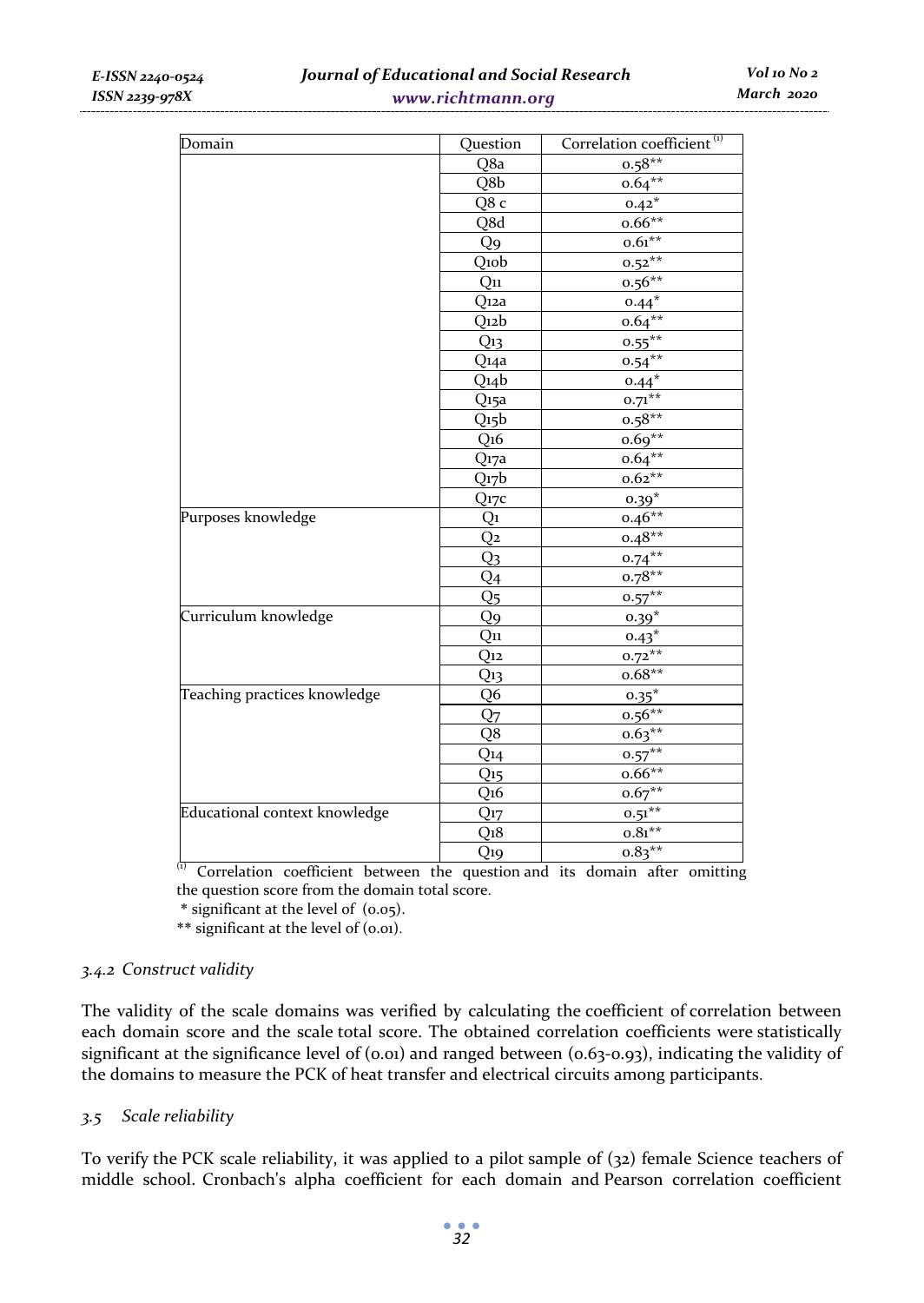between the question score and its domain total score were calculated. The calculated correlation coefficients were statistically significant at the level of (0.01) or (0.05), indicating the internal consistency and reliability of all the scale questions.

**Table2:** Correlation coefficients for the reliability of the PCK scale questions (N= 32)

| Domain                                      | Ouestion         |       | Cronbach's alphaCorrelation coefficient <sup>(1)</sup> |
|---------------------------------------------|------------------|-------|--------------------------------------------------------|
| Scientific content knowledge                | Q1               | 0.905 | $0.38*$                                                |
|                                             | Q <sub>4</sub>   | 0.901 | $0.58***$                                              |
|                                             | Q5               | 0.902 | $0.55***$                                              |
|                                             | Q6               | 0.904 | $0.48**$                                               |
| Total Cronbach's alpha for the domain       | Q <sub>7</sub>   | 0.903 | $0.52***$                                              |
| 0.905                                       | Q8a              | 0.900 | $0.63***$                                              |
|                                             | Q8b              | 0.899 | $0.68**$                                               |
|                                             | Q8 c             | 0.904 | $0.49**$                                               |
|                                             | Q8d              | 0.899 | $0.70***$                                              |
|                                             | Q <sub>9</sub>   | 0.899 | $0.65***$                                              |
|                                             | Q10b             | 0.901 | $0.57***$                                              |
|                                             | $Q_{11}$         | 0.900 | $0.62**$                                               |
|                                             | Q <sub>12a</sub> | 0.903 | $0.49**$                                               |
|                                             | Q12b             | 0.899 | $0.69**$                                               |
|                                             | Q <sub>13</sub>  | 0.901 | $0.60**$                                               |
|                                             | Q14a             | 0.901 | $0.60**$                                               |
|                                             | Q14b             | 0.903 | $0.51***$                                              |
|                                             | Q <sub>15a</sub> | 0.897 | $0.75***$                                              |
|                                             | Q15b             | 0.900 | $0.63**$                                               |
|                                             | Q <sub>16</sub>  | 0.897 | $0.73***$                                              |
|                                             | Q <sub>17a</sub> | 0.899 | $0.69**$                                               |
|                                             | Q17b             | 0.899 | $0.66**$                                               |
|                                             | Q <sub>17c</sub> | 0.904 | $0.45***$                                              |
| Purposes knowledge                          | Q1               | 0.814 | $0.65***$                                              |
| Total Cronbach's alpha for the domain       | Q2               | 0.811 | $0.65***$                                              |
| 0.814                                       | Q3               | 0.734 | $0.85***$                                              |
|                                             | Q4               | 0.720 | $0.88**$                                               |
|                                             | Q <sub>5</sub>   | 0.787 | $0.73***$                                              |
| Curriculum knowledge                        | Q9               | 0.750 | $0.67**$                                               |
|                                             | $Q_{11}$         | 0.749 | $0.63***$                                              |
| Total Cronbach's alpha for the domain 0.750 | $Q_{12}$         | 0.583 | $0.87**$                                               |
|                                             | Q13              | 0.607 | $0.85***$                                              |
| Teaching practices knowledge                | Q6               | 0.776 | $0.35^*$                                               |
|                                             | Q <sub>7</sub>   | 0.739 | $0.69**$                                               |
| Total Cronbach's alpha for the domain       | Q8               | 0.712 | $0.78**$                                               |
| 0.776                                       | Q14              | 0.729 | $0.73***$                                              |
|                                             | $Q_{15}$         | 0.707 | $0.79**$                                               |
|                                             | Q <sub>16</sub>  | 0.703 | $0.80**$                                               |
| Educational context knowledge               | $Q_{17}$         | 0.840 | $0.74***$                                              |
| Total Cronbach's alpha for the domain 0.840 | Q18              | 0.666 | $0.92**$                                               |
|                                             | $Q_{19}$         | 0.644 | $0.93**$                                               |

 $<sup>(1)</sup>$  Correlation coefficient between the question and its domain while including the question score</sup> in the domain total score.

\* significant at the level of (0.05).

\*\* significant at the level of (0.01).

The total PCK scale reliability was calculated by Cronbach's alpha and Spearman-Brown split-half.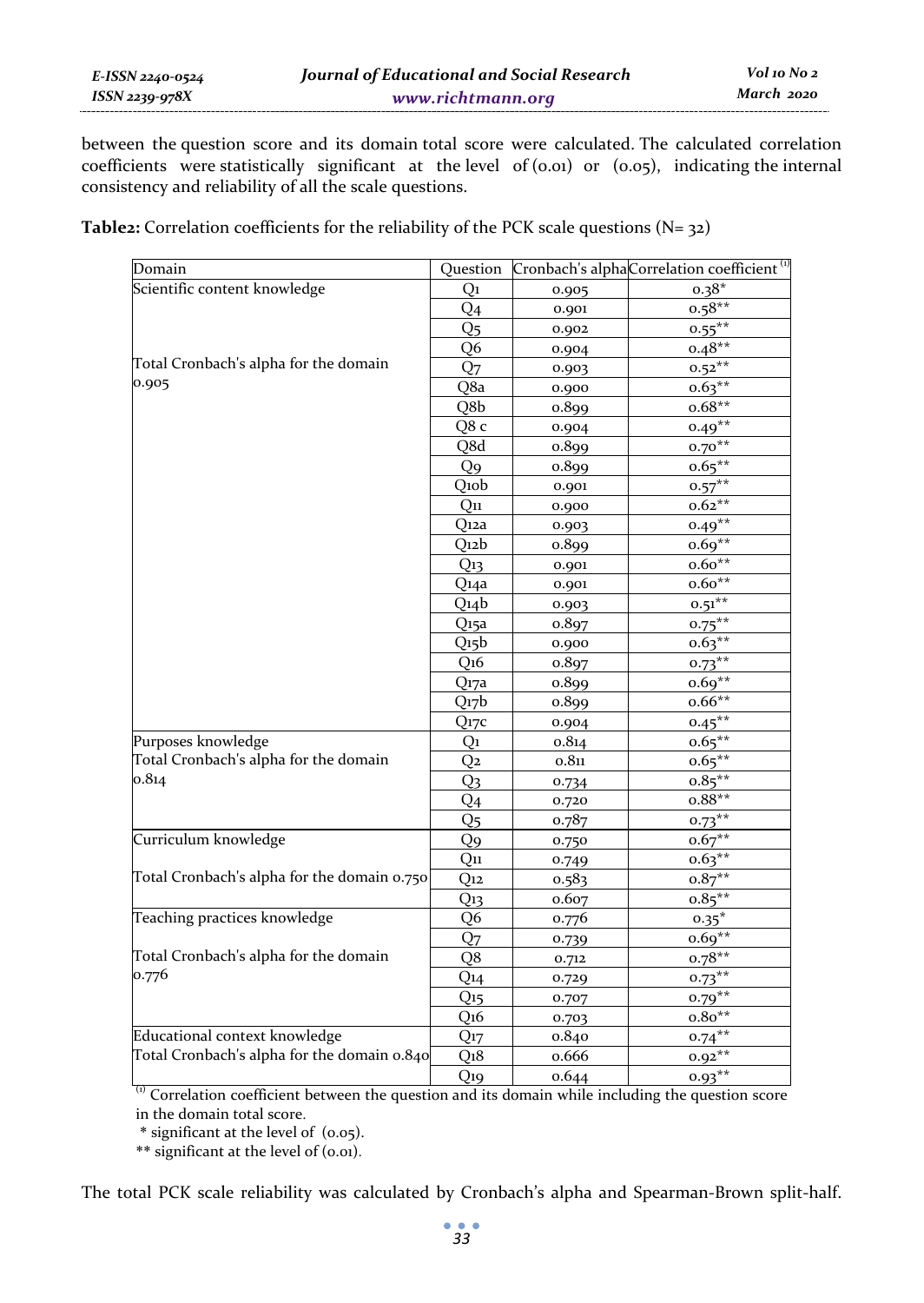The obtained coefficients were high and ranged between (0.750-0.905), demonstrating the reliability of the scale and its domains.

### *3.6 Qualitative analysis tools*

To identify the effectiveness of a PLC based on the TIMSS requirements in the development of PCK among Science teachers of the middle school, the researchers prepared focus sessions and selfreflection sessions, as informal tools. They were prepared according to the PCK list of TIMSS requirements, as follows:

Focus sessions:

Focus sessions are face-to-face discussions applied during the PLC and the topics were selected in the light of the TIMSS requirements. The PLC participants were engaged in group discussion and investigation as well as WhatsApp group sessions. The dialogues in these sessions were utilized in the interpretation of the study results.

Self-reflection sessions:

The participating teacher thinks of her teaching practices to identify points of strength and weakness by following some basic steps (Irfan & Essam, 2014). The researchers helped the participants to put down their investigations by applying the steps of self-reflection. They were asked to reflect on the classroom difficulties they faced whilst raising TIMSS questions from various knowledge levels, and on how students improved in dealing with these questions. Participants' written reflections were utilized in the interpretation of the study results.

## *3.7 Statistical analysis methods*

SPSS software was utilized to calculate the following

- 1. Pearson correlation coefficient to verify of the internal consistency of the PCK scale;
- 2. Cronbach's Alpha to calculate the consistency of the PCK scale;
- 3. Coefficients of easy, difficulty, and discrimination to analyze the item of the PCK scale;
- 4. Paired Samples T-test to study the differences between pre and post applications among the experimental group;
- 5. Eta Square to calculate the effect size of a TIMSS requirements-based PLC on the development of PCK among Science teachers of the middle school in the experimental group.

## **4. Results**

To test the study hypothesis that: There are statistically significant differences at the significance level (0.01) between the mean scores of the experimental group of Science teachers of middle school in the pre and post PCK test, in favor of the post-test mean scores, Paired Samples T Test and Eta Squared  $\eta^2$  were utilized to calculate the effect size of TIMSS requirements-based PLC on the development of PCK among Science teachers of the middle school. We utilized the following equation of Eta Squared effect size  $\eta^2$ , T values and degrees of freedom:

$$
\eta^2 = \frac{t^2}{t^2 + df}
$$

Where  $\eta^2$  is Eta Squared or the effect size,  $t^2$  is the T-test value squared, and *df* is the degrees of freedom equal to (N-1), as N is the number of the experimental group teachers (Hassan, 2016).

In addition, Modified Blake's Gain Ratio is calculated by the following formula:

$$
MG_{\text{Black}} = \frac{M_2 - M_1}{P - M_1} + \frac{M_2 - M_1}{P}
$$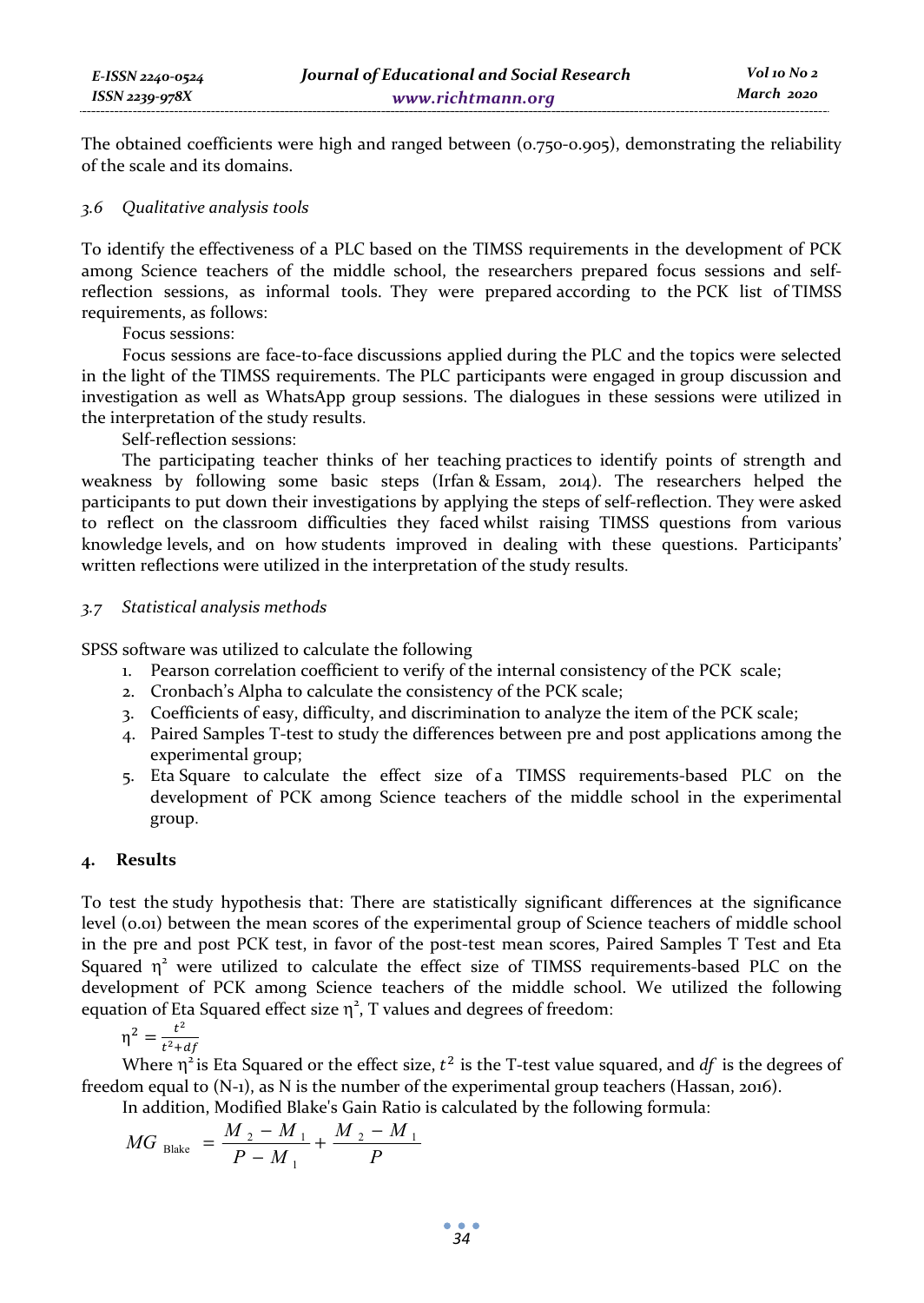$$
MG_{Blacke} = \frac{M_2 - M_1}{P - M_1} + \frac{M_2 - M_1}{P}
$$

Where  $MG_{Black}$  is the Modified Blake's Gain Ratio,  $M_1$  is pre-measurement mean,  $M_2$  is the postmeasurement mean, and  $P$  is the possible test score (likelihood).

The following table shows the obtained results.

*E-ISSN 2240-0524 ISSN 2239-978X*

**Table 3:** Eta squared, modified Blake's Gain Ratio, T-test of the mean scores in the pre and post application of the PCK scale

| Tool             |       | Pretest |       | <b>Posttest</b> | $T$ value | n      |               |
|------------------|-------|---------|-------|-----------------|-----------|--------|---------------|
|                  | Mean  | SD      | Mean  | SD              |           |        | $MG_{Blacke}$ |
| <b>PCK</b> scale | 50.83 | 13.63   | 85.45 | 6.40            | $13.37**$ | 0.9039 | 1.15          |

\*\* Statistically significant at the significance level of (0.01).

Table (3) demonstrates that there are statistically significant differences at the significance level (0.01) between the mean scores of the experimental group in the pre and post PCK test, in favor of the posttest mean scores. The value of Eta squared of the PCK scale equaled to (0.9093), indicating that the independent variable TIMSS requirements-based PLC has a very big effect size on the development of the participants' total score in the scale of the PCK of heat transfer and electrical circuits. Further, Eta squared pointed out that the independent variable has (90.39%) of variation in the total score of PCK scale, indicating a very high variation explained by the independent variable among the experimental group participants.

The value Eta squared for the classroom observation card, utilized to measure PCK among middle school Science teachers, equaled to (0.9738), i.e. the independent variable has a very big effect size on the development of PCK among participants.

The modified Blake's Gain values for the test got  $(1.15)$  and it is close to  $(1.2)$ , the value which was proposed by Black to assert a program effectiveness. It shows that independent variable is effective in the development of PCK among participants. Table (4) illustrates the results of T-test, Eta squared, and modified Blake's Gain Ratio for each domain of the PCK scale, as follows:

| <b>Table 4:</b> Eta squared, modified Blake's Gain Ratio, T-test of the mean scores in the pre and post-test |
|--------------------------------------------------------------------------------------------------------------|
| for each domain of the PCK scale                                                                             |
|                                                                                                              |

| Domain                         | Pretest |      | <b>Posttest</b> |                  | T value   | $n^2$  |               |
|--------------------------------|---------|------|-----------------|------------------|-----------|--------|---------------|
|                                | Mean    | SD   | Mean            | <b>SD</b>        |           |        | $MG_{Blacke}$ |
| Scientific content knowledge   | 11.38   | 3.30 | 20.35           | 1.8 <sub>O</sub> | $10.61**$ | 0.8557 | 1.16          |
| Educational purposes knowledge | 10.80   | 3.19 | 18.00           | 2.29             | $10.37**$ | 0.8498 | 1.16          |
| Curriculum knowledge           | 8.15    | 3.15 | 13.90           | 2.45             | $7.33***$ | 0.7388 | 1.09          |
| Teaching practices knowledge   | 14.80   | 5.81 | 22.60           | 1.54             | $6.81***$ | 0.7091 | 1.17          |
| Educational context knowledge  | 5.70    | 2.62 | 10.60           | 0.88             | $7.80**$  | 0.7622 | 1.19          |

\*\* Statistically significant at the significance level of (0.01).

Table (4) demonstrates that there are statistically significant differences at the significance level (0.01) between the mean scores of the experimental group of Science teachers of middle school in the pre and post PCK test, in favor of the post-test mean scores in the five PCK domains.

The Eta squared value for the independent variable, TIMSS requirements-based PLC, has a very big effect size on the development of the five domains of the PCK among participants. Further, Eta squared pointed out that the independent variable has (85.57%, 84.98%, 73.88%, 70.91%, 76.22%) of variation in the five domains of the PCK scale, indicating a very high variation explained by the independent variable among the experimental group participants.

The modified Blake's Gain values for the test were close to (1.2), the value which was proposed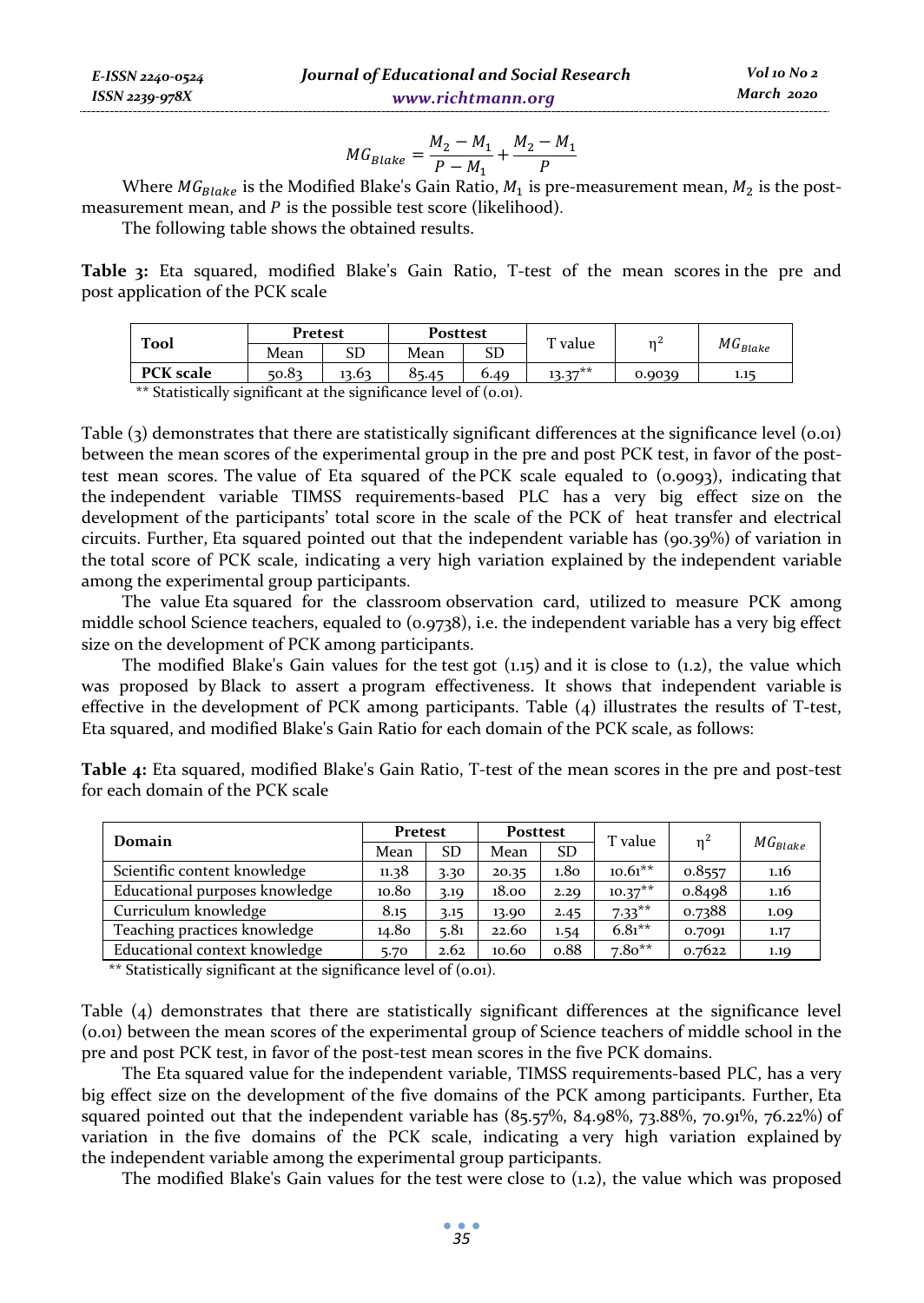by Black to assert a program effectiveness. It shows that independent variable is effective in the development of the domains of PCK among participants.

#### **5. Discussion**

The fundamental base of PLC is the social structural theory that approaches learning as a knowledge acquisition process affected by teachers' interaction and engagement in a social environment that encourages constructive participation and dialogue that lead to the development of their knowledge and performance. Applying a PLC based on the requirements of the TIMSS works as professional development program for the participating science teachers. As mentioned by Provini (2012), PLCs represent an entry to ongoing professional development of teachers' knowledge and abilities.

The PLC purposed in this study is based on the requirements of the TIMSS assessment, thus it included various components, reflective practices, functioning activities and tasks, peer visits, action research, and workshops. As a result, it contributed to opening the doors of scientific knowledge relevant to the domains of TIMSS before the participating teachers. They became more informed by the dimensions of the TIMSS, specifically content knowledge and cognitive processes knowledge. They gained knowledge about the international educational purposes and objectives adopted by the countries participating in the TIMSS. They also identified the best strategies employed by global educational systems for teaching Science subjects. Furthermore, they became familiar with the educational context of the TIMSS and its impact on student learning and achievement. Accordingly, the TIMSS requirements-based PLC led to the improvement of PCK among the participating Science teachers. It afforded equal opportunities of knowledge for all the participants to gain information about the PCK required for meeting TIMSS requirements. Their participations in the prepared PLC resulted in increasing their knowledge of the relevant five domains, i.e. scientific content knowledge, educational purposes knowledge, curriculum knowledge, teaching practices knowledge, and educational context knowledge.

In the PLC focus and self-reflection sessions, the teachers discussed the scientific content and concepts of the topics included in the test. They raised varied questions about some concepts that seem to be difficult for their students. They sought to gain a deep understanding of these concepts and to learn about the best methods for representing them properly for students. In addition, they searched the Internet for the topics in hand and discussed their scientific readings and conclusions with their peers. The teachers also handled the relation between student levels of cognitive thinking and learning objectives and the best ways for improving student cognitive thinking abilities. They also focused on how to train students on scientific application and reasoning and the best teaching and evaluation practices that proved effective throughout their experiences. On the WhatsApp group, important issues emerged, such as the vertical and horizontal articulation of scientific concepts and knowledge. Later on, in a face-to-face focus session, the same topic was revisited and they talked about how they could employ vertical and horizontal articulation of scientific concepts in the curriculum taught.

Unsurprisingly, the teachers had already a great deal of PCK accumulated through the years of their experience in the teaching field. Self-reflections demonstrated their awareness of the importance of building their knowledge of the new content included in curriculum taught. Other focus sessions covered teachers' knowledge of the educational context and its role the process of student learning. It was noted that the participants had a low level of the educational context knowledge. Accordingly, the researchers directed the debate to the importance of employing the educational context in the process of student leaning, such as the participation of parents in Science classes. The teachers eventually got it and they began to narrate various ways of employing the educational context.

In accordance with the current study results, the reports conducted by the IEA illustrated that professional development centered on content increases teachers' engagement and motivation to attend workshops, conferences and seminars in the field of Science education and thus improves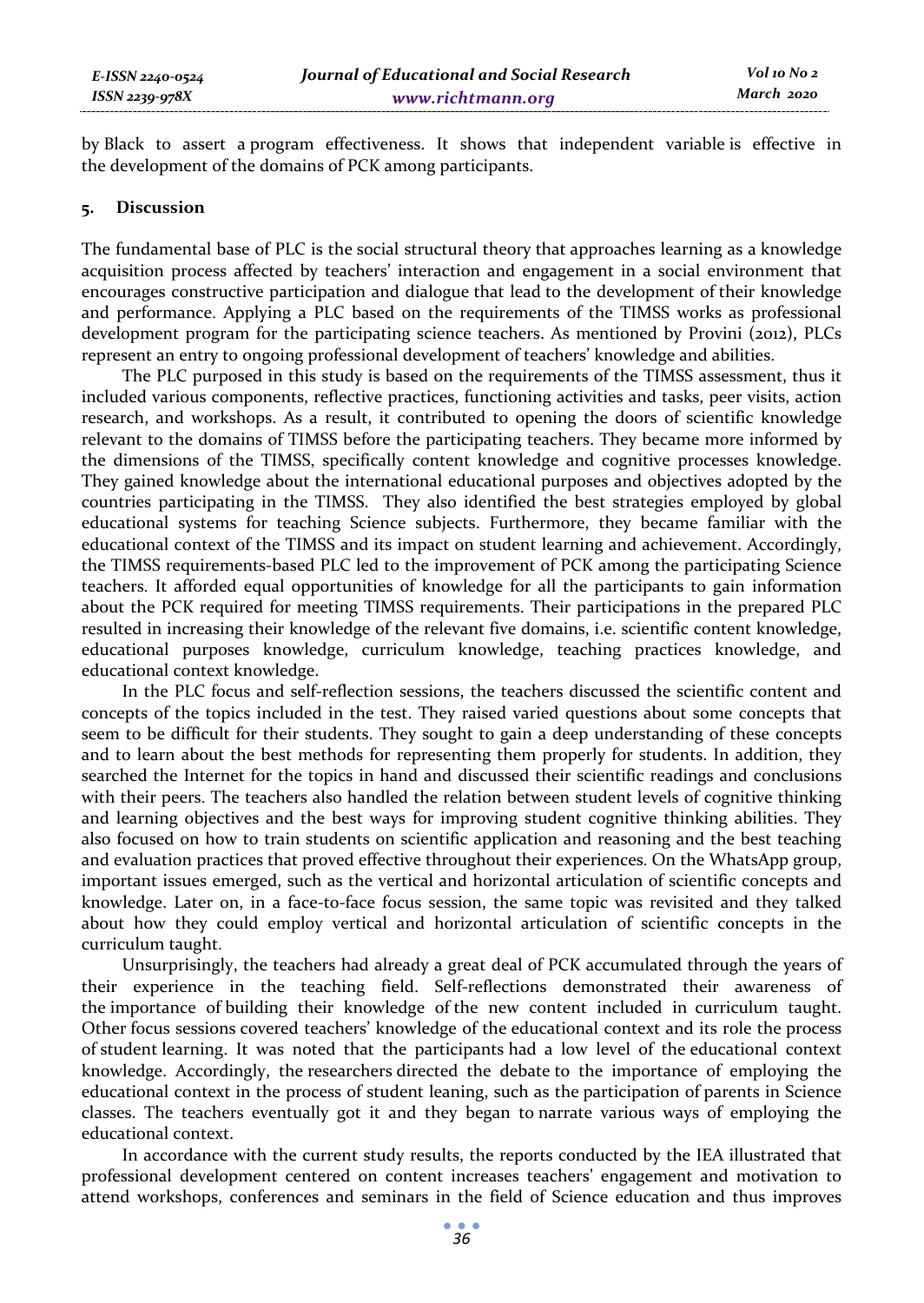| E-ISSN 2240-0524 | Journal of Educational and Social Research | Vol 10 No 2 |
|------------------|--------------------------------------------|-------------|
| ISSN 2239-978X   | www.richtmann.org                          | March 2020  |

their effectiveness and expands their knowledge (Mullis & Martin, 2013; Woolway, Msimanga, & Lelliott 2019). It agrees also with the results of (Owen, 2014; Peppers, 2015; Pratt, 2014; Riveros, Newton, & Burgess, 2012) concluding that there is a correlation between PLCs and teacher professional knowledge improvement. As emphasized by Mesa and Pringle (2019), middle school Science teachers' participation in PLC improves their teaching practices and increased student learning. Blitz (2013) also concluded that applying PLCs had short-term outcomes and shifted teachers' knowledge, beliefs and attitudes.

### **6. Conclusion**

PLCs seek to achieve an on-going and constant professional development of teachers' beliefs and attitudes by refining the teaching and learning practices and applying certain strategies proper for specific educational situations. In PLC, professional integration among educators is fulfilled by creating an environment based on support and cooperation. Ultimately, PLC results in deeply profound developments in educators' teaching practices and knowledge by shifting their assumptions, beliefs, values, expectations, and habits. According to the current study results, PLC proved effective in developing a positive attitude among teachers. It was evident in their willingness to join the proposed PLC, the focus sessions, and self-reflection sessions. More important was the witnessed gradual improvements in their classroom practices and reflections. As they asserted in the held discussions, they benefited most from joining the PLC and gained a wealth of experiences. Furthermore, they expressed the necessity of activating PLCs continuously in various schools and educational districts. Similarly, a positive attitude towards TIMSS was formed among teachers who became more convinced of the importance of the international assessments. At the beginning of the PLC, they seemed unsure about the significance of such assessments. After identifying the philosophy and objectives behind the TIMSS, they developed a clearer conception of it and spelled their desire to apply its domains to their students. As they mentioned, classroom interaction increased among students and their learning results improved. The results also demonstrated the effectiveness of PLCs in satisfying teachers' professional training needs, such as designing reflective activities, composing good descriptive questions appropriate to TIMSS learning levels and cognitive processes. The teachers successfully designed reflective activities and regularly presented them to their students on a weekly basis. It confirms that the PLC helps meet adults' learning needs and increase their motivation that agree with of the principles of adult learning theory. As observed in the self-reflections, the teachers' ability to investigate their teaching and classroom practices remarkably evolved. They became more able to identify their weakness points that need development or change. They also began to propose plans and solutions to the identified classroom problems. Collective and individual reflections proved a shift in their views and practices. They had more faith in their abilities to change their everyday classroom practices by reflection, investigation, and collective learning. Meeting the requirements of the TIMSS by reformulating the questions presented to students and focus on learning results became among their top priorities. In sum, the study results confirmed that teachers' integration in TIMSS requirements-based PLC is effective in the improvement of their PCK.

#### **7. Recommendations**

In the light of the study results, the researchers recommend the following:

Creating PLCs within schools and educational districts is highly recommended. Within these PLCs, Science teachers should be encouraged to share their successful experiences as well as the points of weakness of some practices they observed. It helps achieve the PLC goals of cooperative learning among educators by identifying the problem causes and searching for suitable solutions. Science teachers should be encouraged to be conscious of the importance of PCK and how to improve it. Professional developers are recommended to train educators on self-reflection and collaborative learning. Work groups within the PLCs need to focus on reflection, dialogue and inquiry.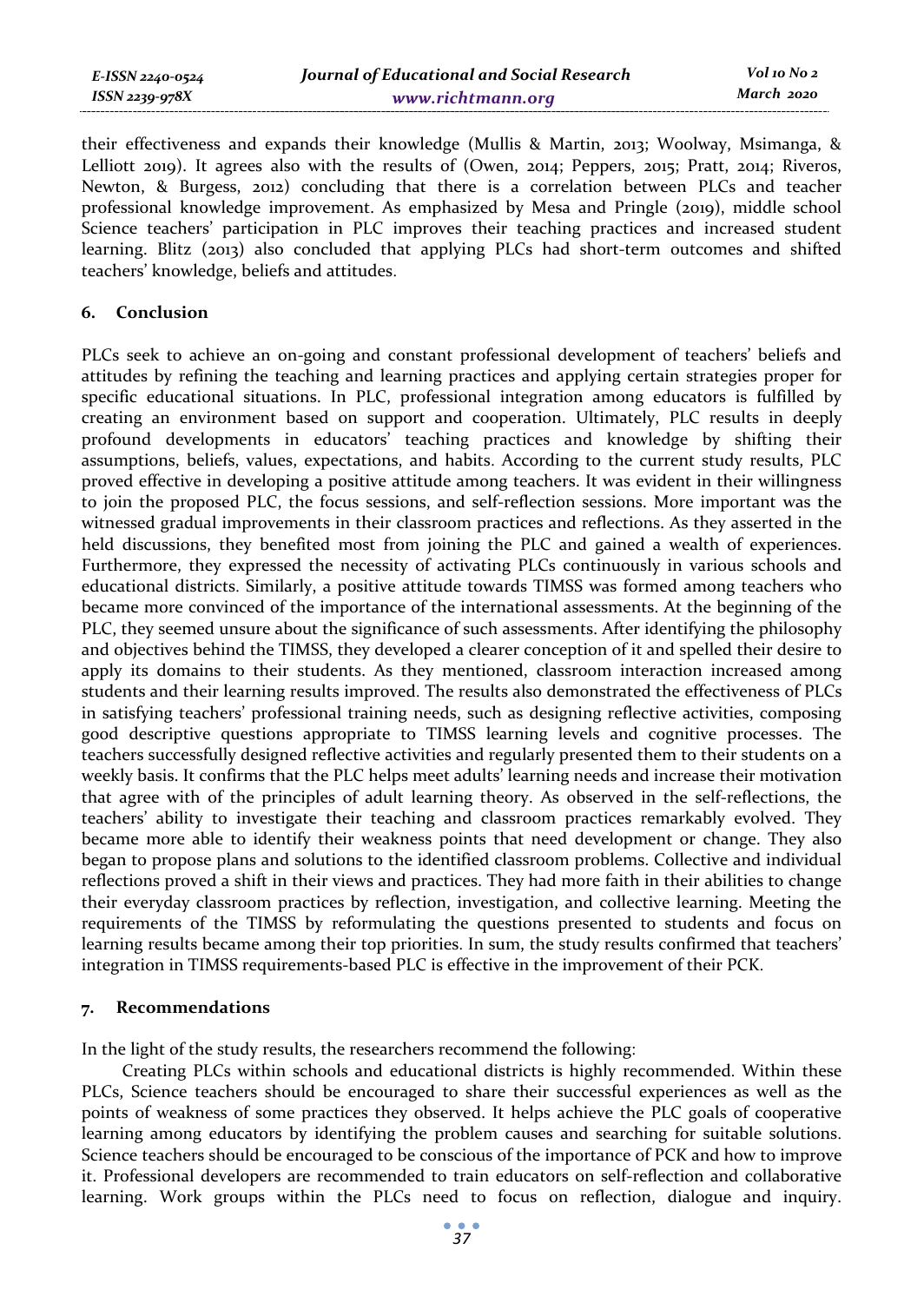Participation in regular discussions helps mitigate the burden of teaching problems among teachers and reach real solutions that lead to fundamental changes in knowledge and practices. Finally, following-up the application of the PLC suggestion and its integration in everyday classroom practices is of great importance for achieving the desired effective implications.

#### **References**

- Abdul Salam, M., Qurany, Z., & Abu El-Ezz, A. (2007). A model for Science curriculum development for basic education in the light of TIMSS requirements. A paper presented to the 11th Scientific Conference titled "Scientific Education ... Where To?" held in The Egyptian Association for Scientific Education, Ismailia, 29- 31/ 7/2007, 141-231.
- Al-Fahidi, H. (2014). Evaluation of the content of Science curricula for basic education in Saudi Arabia according to TIMSS requirements. *Journal of Education*, Al-Azhar University, 158(1), 589-648.
- Al-Gharib, W., Al-Sadiq, M., & Shaier, I. (2012). An evaluation of the questions of Science textbook and exams for basic education in the light of the TIMSS domains. *Journal of Education College in Mansoura*, 1(79), 519-557.
- Al-Hussan, A. (2015). The extent of meeting the requirements of TIMSS 2015 the Science textbooks of the grades from first to the fourth in Saudi Arabia: An analytical study. *Zarqa Journal for Research and Studies in Humanities*, 15(1), 111-132.
- Al-Ramahi, R. (2011). *The effect of a training program on developing professional knowledge in Engineering among mathematics teachers for basic education and improving student achievement Palestine.* (Unpublished PhD Diss.). University of Jordan, Jordan.
- Awad, D., & El-Ramhy, R. (2014). Exploring the effect of a training program on developing pedagogical content knowledge among Mathematics teachers of the tenth grade: A case study. (Unpublished MA thesis). Birzeit University, Birzeit.
- Ball, D., & Hill, H. (2009). *The curious and crucial case of mathematical knowledge for teaching. Kappan***,** 91(2), *54-59.*
- Blitz, C. (2013). Can online learning communities achieve the goals of traditional professional learning communities? What the literature says. Regional Educational Laboratory mid-Atlantic. Retrieved from: https://files.eric.ed.gov/fulltext/ED544210.pdf
- De Jong, O., Van Driel, J., & Verloop, N. (2005). Pre-service teachers' pedagogical content knowledge of using particle models when teaching chemistry. *Journal of Research in Science Teaching*, 42, 947-964.
- Dogan, S., Pringle, R., & Mesa, J. (2016). *The impacts of professional learning communities on science teachers' knowledge, practice and student learning:* A review. Professional Development in Education, 42 (4), 569-588.
- Drechsler, M., & Driel, J. (2008). Experienced Teachers' Pedagogical Content Knowledge of Teaching Acid base Chemistry. *Research in Science Education, 38* (5), 611-631. https://doi.org/10.1007/s11165-007-9066-5
- DuFour, R. (2004). *What Is a "Professional Learning Community*"? *Educational Leadership*, 61, 6-11.
- DuFour, R., DuFour, R., & Eaker, R. (2008). Revisiting professional learning communities at work: New insights for improving schools. Bloomington, IN: Solution Tree.
- DuFour, R., DuFour, R., Eacker, R., Many, T., & Mattos, M. (2016). *Learning by doing: A handbook for professional learning communities at work.* 3<sup>rd</sup> ed. Solution Tree Press, USA.
- Feldman, J., & Fataar, A. (2014). Conceptualizing the setting up of a professional learning community for teachers' pedagogical learning. *South African Journal of Higher Education, 28*(1), 1525–1539.
- Fulton, K., & Britton, T. (2011). *STEM teachers in professional learning* communities**:** *From good teachers to great teachers*. Washington, DC: National Commission on Teaching and America's Future.
- Ghoneim, S., Abd, E. and Ayyash, A. (2016). Forms of pedagogical content knowledge among Science and Mathematics teachers of the third grade in Jordan and its effect on their educational beliefs. *Educational Sciences Studies*, 3(4), 1463-1481.
- Hashweh, M. (2005). Teacher pedagogical constructions: A reconfiguration of pedagogical content knowledge. *Teachers and Teaching: theory and practice*. 11. 273-292.
- Hashweh, M. (2013). *Pedagogical content knowledge*: Twenty-five years later, *Emerald Group Publishing Limited*, 19, 115-140.
- Hassan, E. (2016). *Psychological and educational statistics: SPSS software applications.* Cairo: Dar Al-Fikr Al-Arabi.
- Hultén, M. & Björkholm, E. (2015). Epistemic habits: Primary school teachers' development of pedagogical content knowledge (PCK) in a design-based research project. *International Journal of Technology and Design Education*, 26(3), 335-351.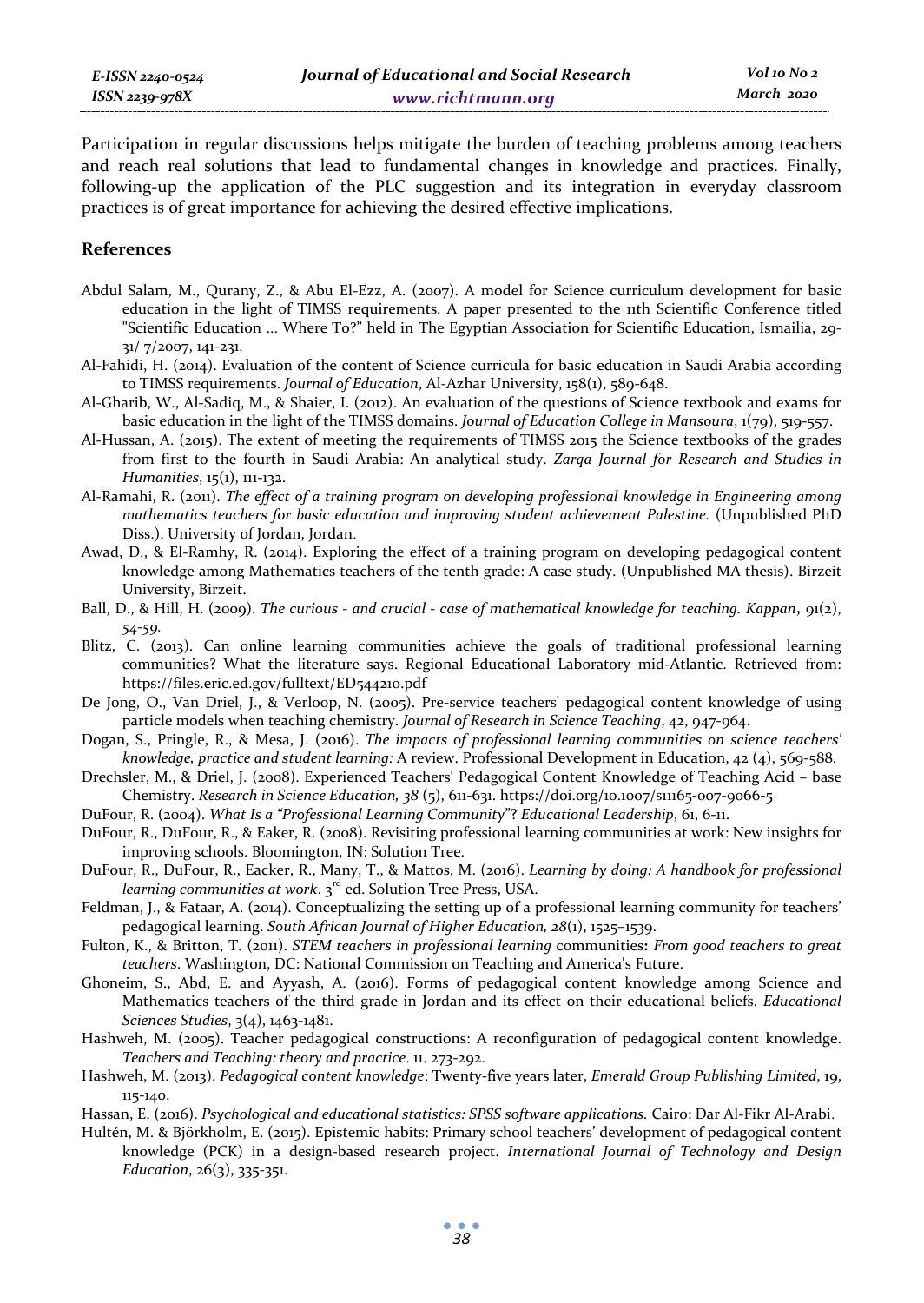- Hussein, B. (2014). The effect of academic and educational qualification on Science teachers' application of pedagogical content knowledge in their teaching .*Arabic Studies in Education and Psychology,* 1(46), 50-72.
- Irfan, K., & Essam, M. (2014). A program based on self-reflection for the development of the interactive research skills among students of the colleges of Education. *Journal of Education*, Al-Azhar University, 3(161), 107-155.
- Kapyla, M., Heikkinen, J., & Asunta, T. (2009). Influence of content knowledge on pedagogical content knowledge: The case of teaching photosynthesis and plant growth. *International Journal of Science Education*, 31(10), 1395-1415.
- Lalor, B. & Abawi, L. (2014). Professional learning communities enhancing teacher experiences in international schools. *International Journal of Pedagogies and Learning,* 9(1), 76–86.
- Leclerc, M., Moreau, A., Dumouchel, C., & Salla, F. (2012). Factors that promote progression in schools functioning as a professional learning community. *International Journal of Education Policy and Leadership*,  $7(7)$ , 1-14.
- Lewis, E., Baker, D., Watts, N., & Lang, M. (2014). A Profession Community activity for science teachers: How to incorporate instructional strategies into science lessons. *Science Educator*, 23(1), 1-9.
- Melo-Niño, L., Cañada, F., & Mellado, V. (2017). Initial characterization of Colombian high school Physics teachers' pedagogical content knowledge on electric fields. *Research in Science Education*, *47*(1), 25–48. Available at: https://doi-org.sdl.idm.oclc.org/10.1007/s11165-015-9488-4
- Mesa, J. & Pringle, R. (2019). Change from within: Middle school Science teachers leading professional learning communities. *Middle School Journal*, 50(5), 5-14. Available at: https://doiorg.sdl.idm.oclc.org/10.1080/00940771.2019.1674767 .
- Ministry of Education. (2019). TIMSS assessment and the pursuit of educational development. Retrieved from: https://www.moe.gov.sa/ar/news/Pages/te-214.aspx
- Miqdadi, R., Al-Omari, W. (2014). Examining Mathematics and Science Teachers' Perceptions of their Pedagogical Content knowledge, *Jordan Journal of Educational Sciences,* 10(3), 383-394.
- Mullis, I. & Martin, M. (Eds.). (2013). Chestnut Hill M PIRLS International Study Center , Boston College.
- Mullis, I. & Martin, M. (Eds.). (2017**).** *TIMSS 2019 Assessment Frameworks***.** Boston College, TIMSS & PID International Study Center website. Retrieved from: http://timssandpirls.bc.edu/timss2019/frameworks/nternational-resule .
- Owen, S. (2014). Teacher professional learning communities: Going beyond contrived collegiality toward challenging debate and collegial learning and professional growth. *Australian Journal of Adult Learning*, *54*(2), 54-77.
- Ozden, M. (2008). The effect of content knowledge on pedagogical content knowledge: The case of teaching phases of matters. *Educational Sciences: Theory & Practice*, *8*(2), 633-645.
- Peppers, G. (2015). Teachers' perceptions and implementation of professional learning communities in a large suburban high school. *Nat Education Journal*, 8 (1), *25-31.*
- Pratt, A. (2014). *Teacher Perspectives of professional learning community teams with respect to their collective inquiries: A case study*. Doctoral dissertation. Liberty University, US, Available at Poquest: http://search.Proquest.com.
- Provini, C. (2012). *Best practices for professional learning community.* Education world.
- Riveros, A., Newton, P., & Burgess, D. (2012). A situated account of teacher agency and learning: critical reflections on professional learning communities. *Canadian Journal of Education*, 35 (1), 202-216.
- Sergiovanni, T. (1994). *Building community in schools*. San Francisco: Jossey-Bass.
- Shehata, H. and Najjar, Z. (2003). *A glossary of educational and psychological terms.* The Egyptian Lebanese House: Cairo.
- Shulman, L. (1987). Knowledge and Teaching: Foundations of the New Reform. *Harvard Education Review,* 57(1), 1- 21.
- Shulman, L. (1986). Those who understand: Knowledge growth in teaching. *Educational Researcher*, 15 (2), 4-14.
- Stoll, L., Bolam, R., Mcmahon, A., Wallace, M. & Thomas, S. (2006). Professional learning communities: A review of the literature. Journal of Educational Change, 7(4), 221-258.
- Sulaihem, H. (2018). A training program proposed in accordance with TIMSS requirements and its effectiveness in developing teaching skills for middle school Science teachers and student achievement. (Unpublished PhD Diss.). Imam Muhammad bin Saud University, Riyadh.
- Thompson, J., Richards, J., Shim, S.-Y., Lohwasser, K., Von Esch, K. S., Chew, C., … Morris, A. (2019). Launching networked PLCs: Footholds into creating and improving knowledge of ambitious and equitable teaching practices in an RPP. *AERA Open*, 5(3), 1-22.
- Toole, J. & Louis, K. (2003). *The role of professional learning communities in international Education, in K. lethwood and* p. Hollinger (eds) second international handbook of educational leadership and administration. Dordrecht: Kluwer.